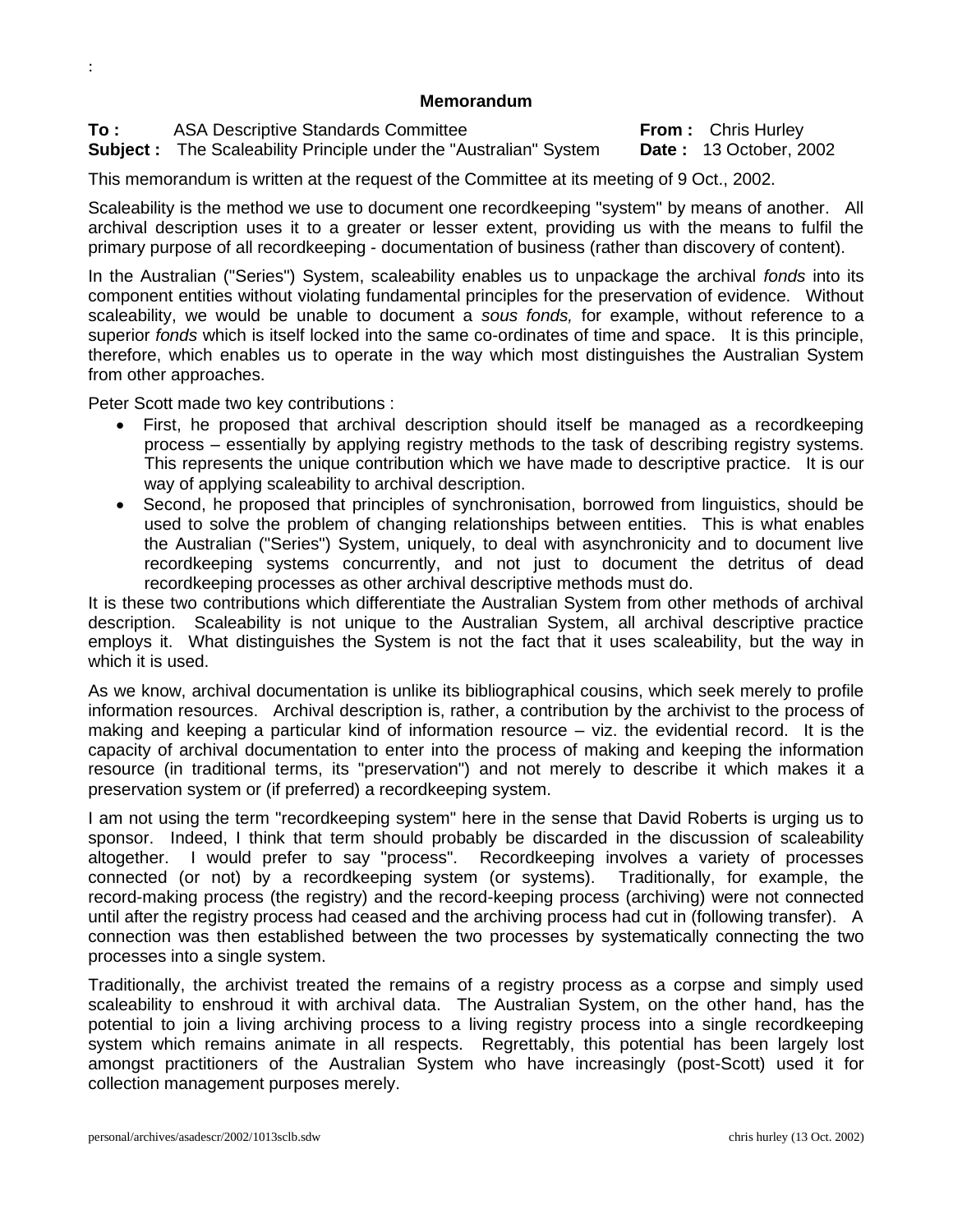Archival documentation systems were devised in the paper world in response to a specific problem in archival management – how to keep alive the evidential meaning of records wrenched out of the context in which they were created. Traditional methods dealt with this problem by preserving the physical integrity of the *fonds* once it had passed out of the environment of creation into the archives. This method assumed that the physical *fonds* contained all of the meaning needed to preserve its evidential value. The Australian System was devised primarily to meet the difficulty that the physical *fonds* did not always represent a single, coherent residual context, but could, instead, represent the detritus of a sequence of contextual transformations which could not descriptively be dealt with using traditional methods.

(We now see that, even without the complications of synchronic alignment, the *fonds* lacks comprehensive documented contextual meaning in any case – viz. parallel provenance).

Conceptually, there was always a need for archival description to enfold the *fonds* with an overlay of contextual meaning in a way which invokes the scaleability principle. Even the most traditional finding aids envelope the *fonds* with an additional layer of contextual meaning designed to preserve evidence. When a *fonds* is transferred into an archives it simply enters a new contextual environment in which it must be given additional contextual description in order to preserve it within the domain of the archives – which usually contains other *fonds*. Even critics of the System now mostly acknowledge that transfer to archives is often not the first time many *fonds* have this experience, though they might not understand it in this way. The record-keeping process which the *fonds* itself embodies can no longer preserve the evidential meaning of the constituent records when transferred into the archival environment because it will no longer be distinguishable from other record-keeping processes within that environment – unless the archives integrates all the *fonds* it holds into the archives' own recordkeeping process, designed to maintain the integrity of the constituent records by documenting and preserving the context of each *fonds* it maintains.

The parallels with recordkeeping in cyberspace are obvious.

In this way, the archival process (maintained by the archives) and the recordkeeping process(es) maintained by the creator of the *fonds* become integrated and mutually supportive, notwithstanding their different genesis into a recordkeeping system (or process). The scaleability principle is what permits the archival description to embrace and document (and preserve) the record-keeping process which underpins the evidential integrity of the component parts of the *fonds* in the first place. It does not do this by integrating the components of the *fonds* into a collection, but rather by preserving the functionality of the "dead" record-keeping process inside the functionality of the archival record-keeping process. Under traditional archival practice, the record-keeping process of the registry had to be "dead" for descriptive process to be effective. What is distinctive about the "Australian" System is the way it uses the scaleability principle to document both dead and live recordkeeping systems (in David's sense). Indeed, the logic of the Australian System (in theory, if not always in practice) is that recordkeeping systems never die. Our purpose is life-support, not obituary.

It will be seen, therefore, that while scaleability is a component of all archival description which is true to fundamental principles, its application in the Australian System is more innovative. The significance of this is twofold, in:

- 1. suggesting the correct approach to be taken when linking archival documentation programmes
- 2. providing a theoretical basis for documenting electronic recordkeeping.

It will not be feasible to undertake networking or electronic recordkeeping by transforming record-kept resources using systems designed purely (or even principally) for preservation or distribution. The methods implicit in the Australian System (as originally conceived) do not lead in that way. The resources required would be prohibitive in terms of the limited goals of collection management and discovery. Moreover, the results would violate our recordkeeping purposes, which are to preserve evidential meaning.

: